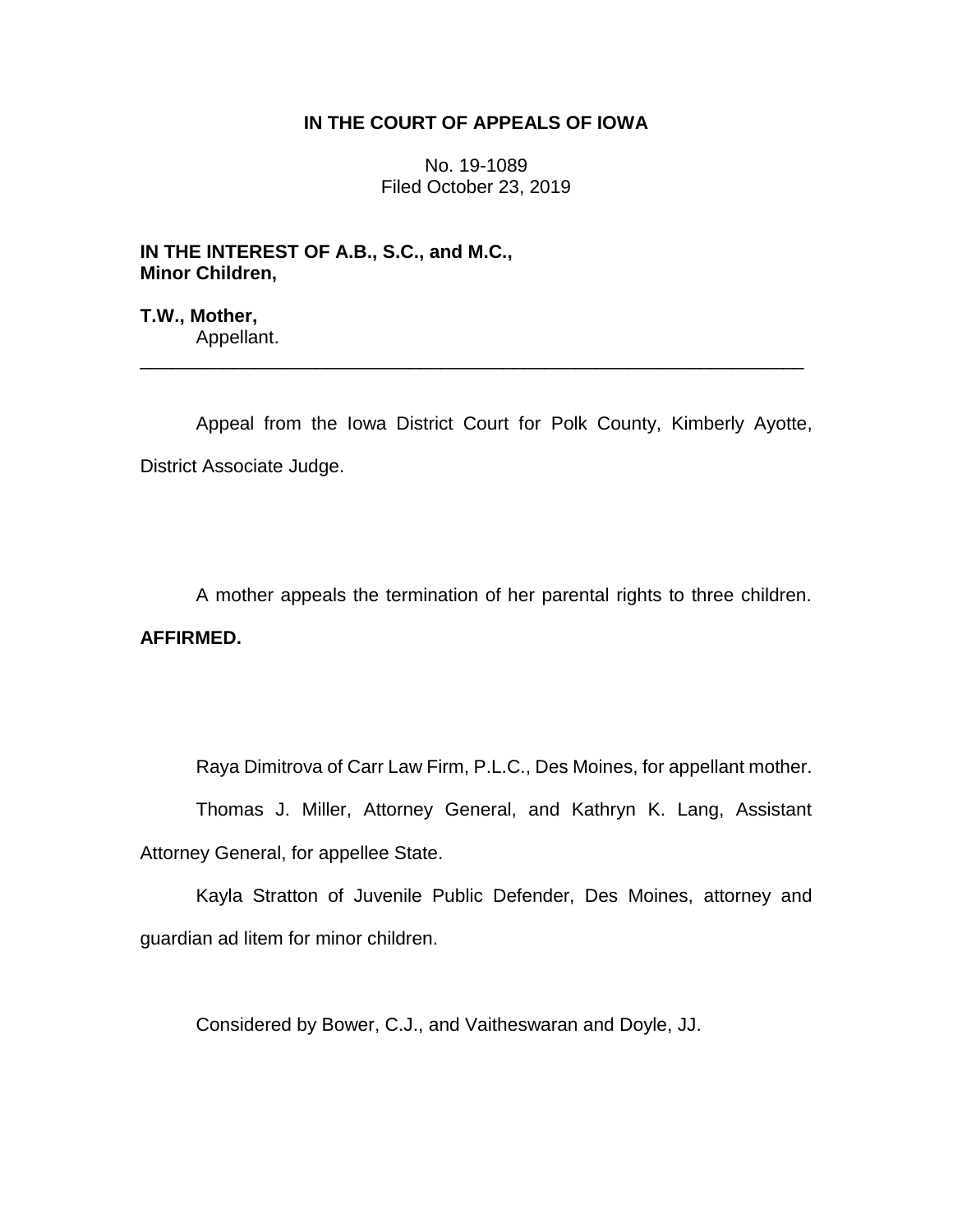## **VAITHESWARAN, Judge.**

 $\overline{a}$ 

A mother appeals the termination of her parental rights to three children, born in 2015, 2016, and 2017.<sup>1</sup> She contends the State failed to prove the children could not be returned to her custody at the time of the termination hearing. *See*  Iowa Code § 232.116(1)(f)(4), (h)(4) (2019).

Our de novo review of the record reveals the following facts and proceedings. Early one morning in early 2017, a passerby noticed the mother in a parking lot with her two oldest children. The passerby offered to drive the mother and her children to a friend's house. When the mother could not find the house and could not remember the names of her children, the passerby dropped her off at a convenience store.

Police were called. The mother tested positive for high levels of alcohol in her system and was arrested and charged with several crimes.

The department of human services intervened, and the State sought the children's removal from their mother's custody. The juvenile court granted the application. The children were placed with a relative and were subsequently adjudicated in need of assistance. Both children tested positive for cocaine.

The mother pled guilty to neglect of a dependent person and was placed on "[t]wo years of probation with deferred judgment." Her probation was later extended based on additional criminal conduct.

Meanwhile, the mother underwent a substance-abuse evaluation and was diagnosed with severe alcohol-use disorder and mild cocaine-use disorder. She

 $1$  The State's termination petition as to a fourth child, born in 2018, was dismissed.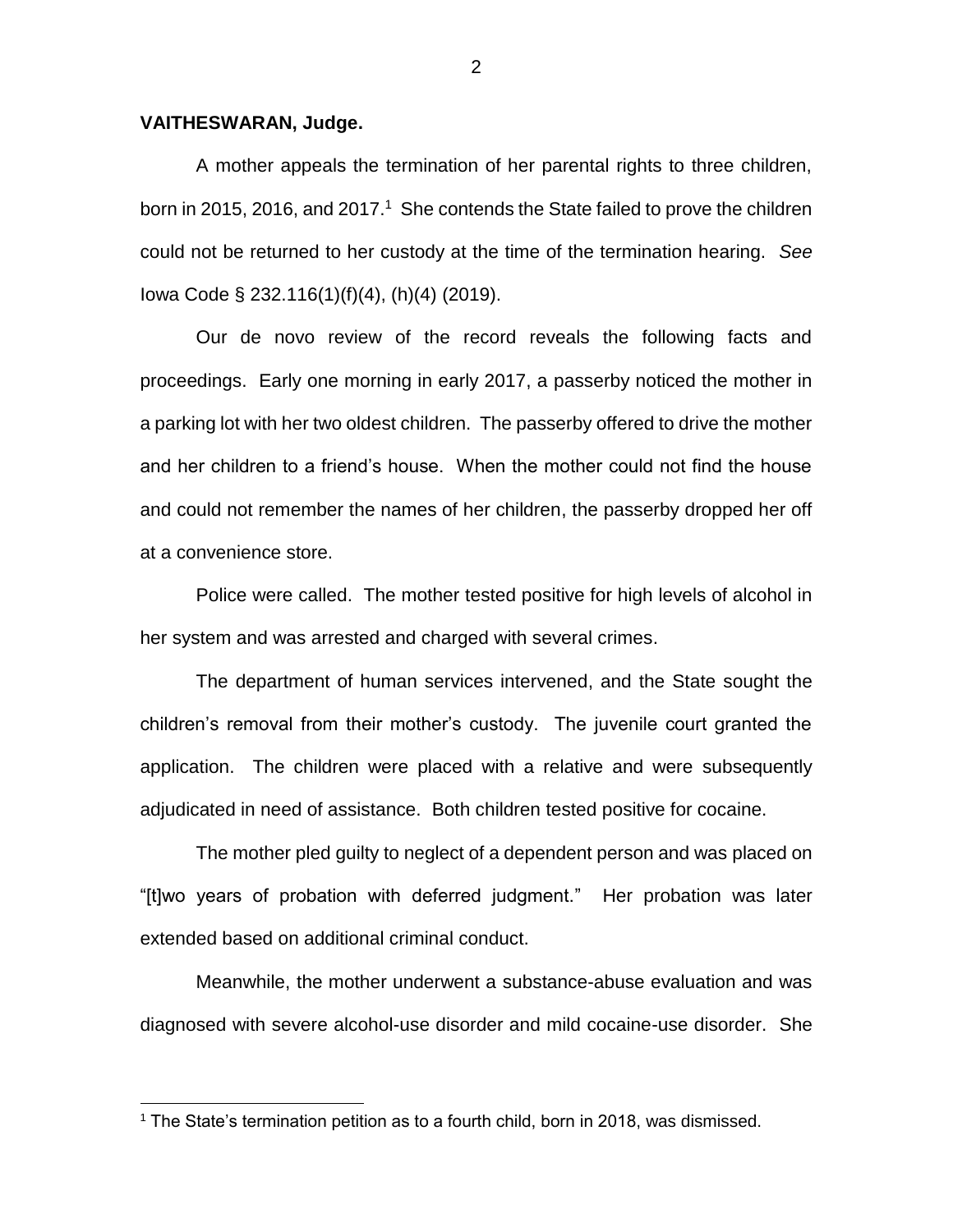began substance-abuse treatment and was successfully discharged from the program several months later, notwithstanding positive tests for alcohol and cocaine. In the fall of 2017, both children were returned to the mother's custody.

Shortly thereafter, the mother gave birth to her third child. The State petitioned to have the child adjudicated in need of assistance. Meanwhile, the mother again tested positive for cocaine. The State sought and obtained an order removing all three children from the mother's custody. The third child was adjudicated in need of assistance.

The mother's substance abuse did not abate. In late 2018, she had a drug patch removed based on a claimed allergic reaction to the adhesive. The department reported that "[l]ess than 1% of the world population is allergic to the surgical adhesive used in the . . . [s]weat [p]atch." Around the same time, the mother gave birth to her fourth child.

The State petitioned to terminate the mother's parental rights to the children.<sup>2</sup> At the termination hearing, the mother admitted to an alcohol-related disorder but denied having a cocaine-related disorder. She did not explain how her two oldest children tested positive for cocaine, and she denied that substance abuse remained a concern. As noted, the juvenile court granted the petition.

The mother asserts that several circumstances at the time of the termination hearing militated in favor of returning the children to her custody. She cites her "safe and appropriate home," the fact that she had "gainful[] employ[ment]," and

 $\overline{a}$ 

 $2$  The State also petitioned to terminate the parental rights of the two fathers. One of the fathers died, and the other did not appeal the termination of his parental rights.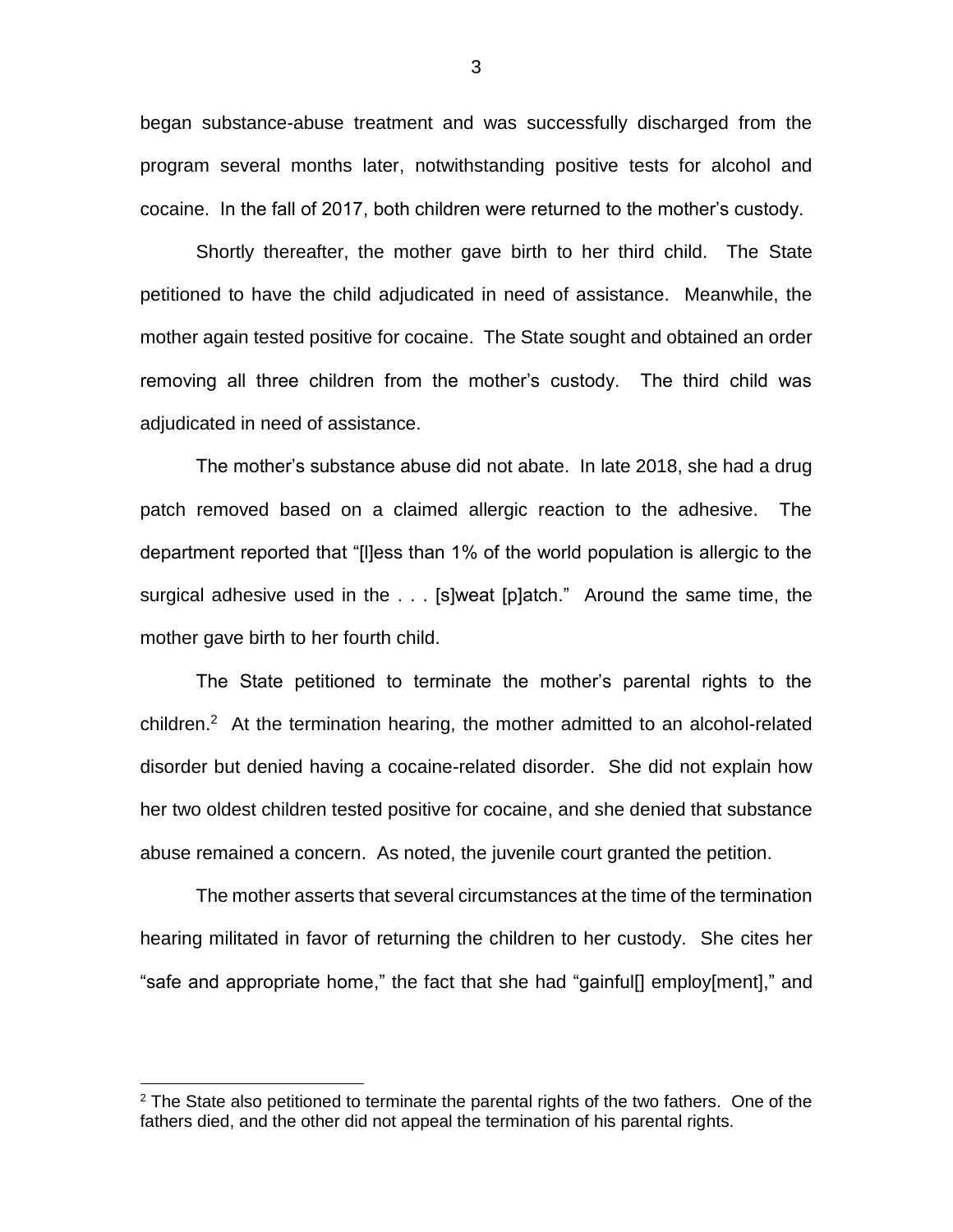her participation in reunification services, including visits with the children. She says nothing about the extensive evidence of ongoing alcohol and drug use.

As the district court found, the mother failed to take accountability for her substance-abuse disorders and the significant adverse effects of the disorders on her children. The two older children were removed, returned, and removed again. The relative who had been caring for them informed the department she could not serve as a permanent placement, precipitating a modification of that placement. The youngest child similarly was transferred among caregivers. With the multiple transfers, the children's bond with the mother understandably frayed.

An early childhood specialist who assisted the family testified there was "not a lot of interaction with [the mother] and the children during . . . visits." The mother failed to "make eye contact with" the children or "verbally engage them." The specialist stated the children did not "look to [the mother] as that person to play with" and they were not "going to her when they [were] upset."

The department social worker assigned to the case similarly reported that "[t]he children are at substantial risk because they have lost a caregiver or attachment figure [and] had multiple caregivers." She stated, "Throughout the case, it has been a concern that the children do not appear to have a sense of security with their caregivers." She noted the mother did not "display[] a significant degree of empathy, reciprocity, or comfort in [her] relationship with the children." She questioned the mother's "ability to safely parent the[] children on a full-time basis."

Based on this record, we conclude the State proved the children could not be returned to the mother's custody as set forth in Iowa Code section 232.116(1)(f)

4